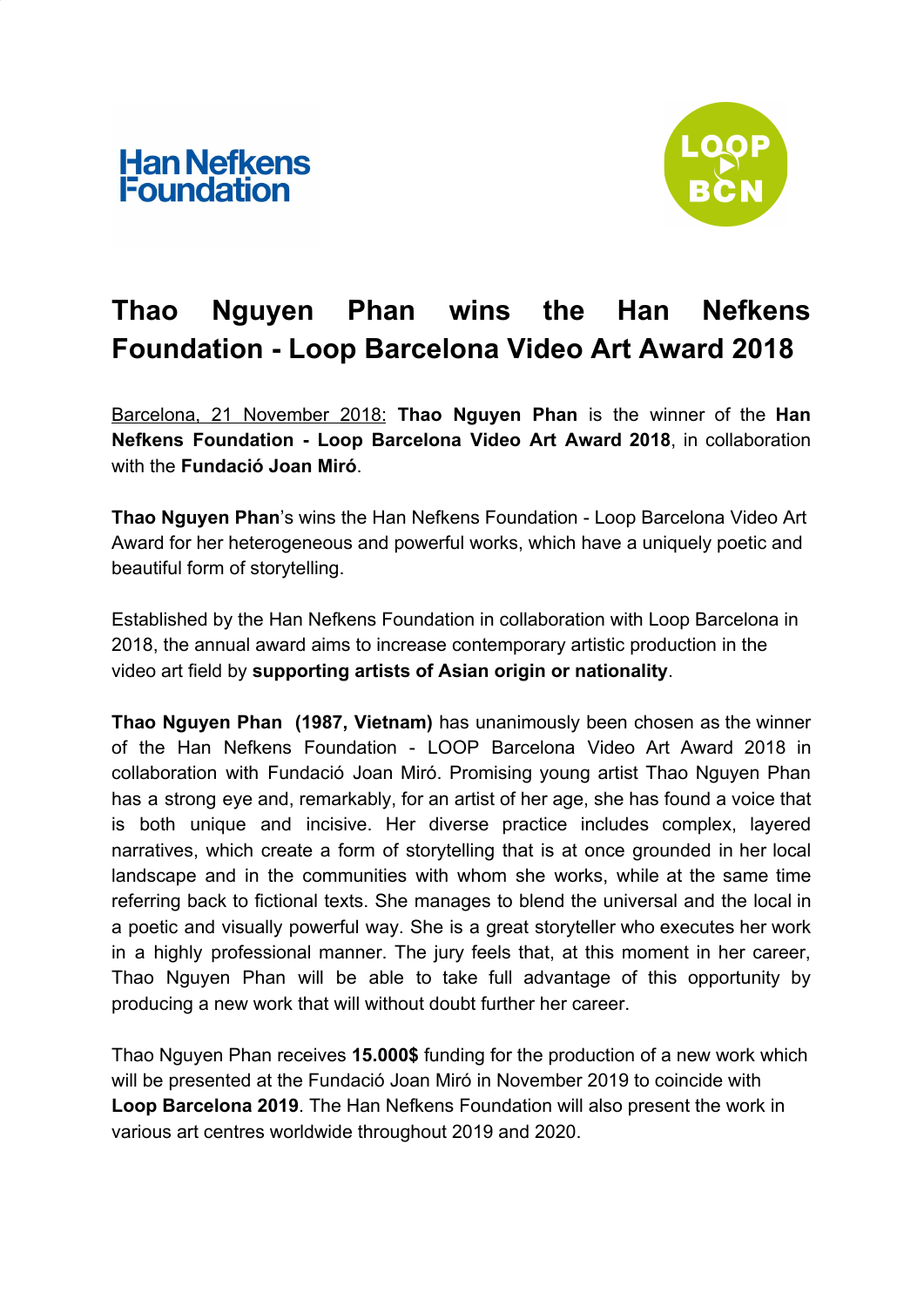The winner has been selected by a judging panel chaired by **Han Nefkens**, Founder of the Han Nefkens Foundation, and joined by **Emilio Alvarez**, Founding co-director of LOOP Barcelona, **Marko Daniel**, Director of the Fundació Joan Miró, **Hans Ulrich Obrist**, Co-Director of the Serpentine Galleries, and **Barbara London**, Associate Curator at MoMA.

Considered a multimedia artist whose practice encompasses painting, installation and 'theatrical fields', this also includes what **Thao Nguyen Phan** calls performance gesture and moving images. Through literature, philosophy and daily life, she observes ambiguous issues in social convention, history and tradition. Phan has exhibited in Vietnam and further afield, with solo and group exhibitions at Gemäldegalerie (Berlin, 2018), Dhaka Art Summit (2018), Para Site (Hong Kong, 2018), Factory Contemporary Art Centre (Ho Chi Minh City, 2017); Nha San Collective (Hanoi, 2017); Bétonsalon (Paris, 2016), among others. In addition to her work as a multimedia artist, she is co-founder of the collective, Art Labor, which explores cross disciplinary practices and develops art projects that benefit the local community.

Featuring artists from all over Asia, the nine shortlisted artists for the Han Nefkens Foundation - Loop Barcelona Video Art Award 2018 were: **Mr. Chi-Yu Wu** (1986, Taiwan), **Ms. Yin-Ju Chen** (1977, Taiwan), **Ms. Sow-Yee AU** (1978, Malaysia), **Mr. Tzu Nyen Ho** (1976, Singapore), **Mr. Isaac Chong** (1990, Hong Kong), **Ms. Thao Nguyen** Phan (1987, Vietnam), **Mr. Chia-Wei Hsu** (1983, Republic of China), **Ms. Nao Yoshigai** (1987, Japan) and **Mr. Ping Wong** (1984, Hong Kong).

## **Han Nefkens Foundation**

 $\_$ 

The Han Nefkens Foundation is a private, non-profit organization set up in Barcelona in 2009. It focuses on the production of video art, with the aim of connecting people through art across the world, collaborating with renowned international art institutions. The Foundation's founding values have defined it from the beginning as an innovative and forward-thinking model: a production hub that oversees and promotes contemporary creation from the very first moments until the final presentation. Positioned as a platform for video artists to advance their careers, its main activity is to commission new works through its awards and grants on an international level.

## **LOOP Fair Barcelona**

Founded in 2003, LOOP Barcelona is dedicated to the study and promotion of artists' films and videos. LOOP teams up with an international community of artists, curators, gallerists, collectors and institution directors to develop projects which aim at exploring the capacities of video and film in today's contemporary art discourses. Every year LOOP organizes a city-wide festival and hosts LOOP Fair, a selection of